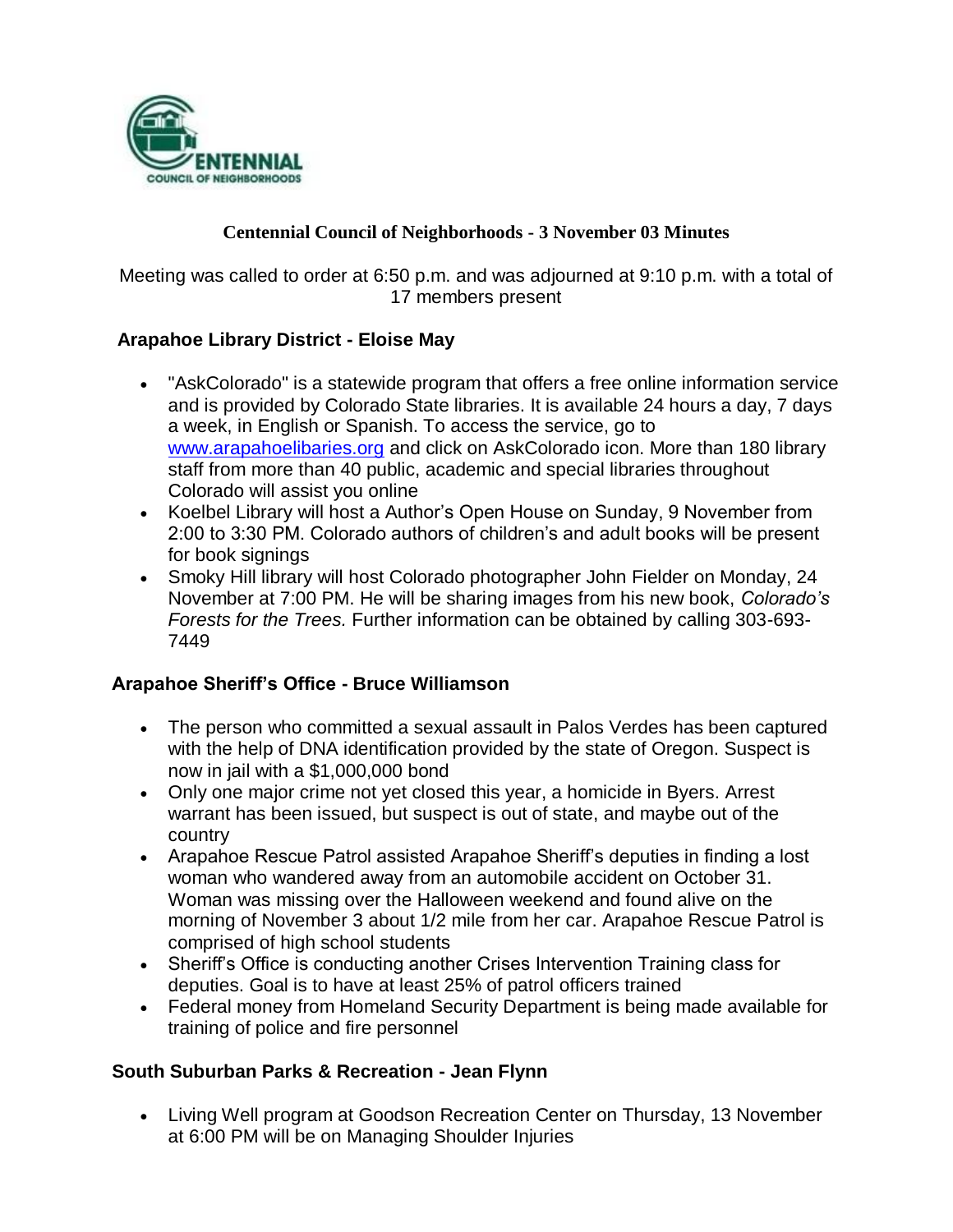- Living Well program at Goodson Recreation Center on Monday, 1 December at 6:00 PM will be on Healthy Holiday Eating
- Annual Craft Festival will be at Goodson Recreation Center on Saturday, 6 December from 9:30 AM to 4:00 PM
- Last public budget hearing on Wednesday, 12 November at 7:30 PM at Goodson Recreation Center
- Ground breaking ceremony for Littleton Recreation Center will be on Wednesday, 12 November at 3:00 PM

## **Arapahoe Park & Recreation - Rebecca Nash**

- Bids awarded for sod and irrigation work at the Peakview North park. All irrigation will be sub-surface
- Interviewing consultants for the new skate park at Orchard and Buckley
- Reviewing the bids for the water slide at Lookout Park at Picadilly & Riviera
- Currently interviewing for position of Recreation Center manager
- Further information and a web cam of the Rec Center construction can be found at [www.aprd.org](http://www.aprd.org/)

## **Parker Fire District - Rick Lewis**

- During the recent wild fires, normal neighborhood coverage was maintained by automatically back-filling the locations where equipment was provided for the wild fires. All four fire districts participate in back-filling equipment and personnel
- Parker's snowcat was moved to the main Parker Fire station
- South Metro and Parker fire districts will potentially join together for a Fleet Services Consolidation. This will allow better service, repair, and maintenance of all the fire equipment
- Parker Fire has a new headquarters administration building at Parkglenn and Highway 83. Open and occupied by February 2004

# **City of Centennial – Youth Commission - George Gatseos**

- Introduced members of the new Centennial Youth Commission, who serve on an advisory board created by resolution of City Council
- Cameron Bardwell, a senior at Arapahoe High School
- Scott Braley, a senior at Arapahoe High School
- Maria Colantino, a junior at Cherry Creek High School
- Sean Diaz, a senior at Options High School
- Megan Gatseos, a senior at Denver Christian High School
- Amanda Powell, a junior at Heritage High School
- Adam Senn, a freshman at Cherry Creek High School
- Michael Wood, a senior at Cherry Creek High School
- Molly Yost, a junior at Smoky Hill High School
	- Information about the Youth Commission can be found on the City of Centennial web site, [www.centennialcolorado.com](http://www.centennialcolorado.com/)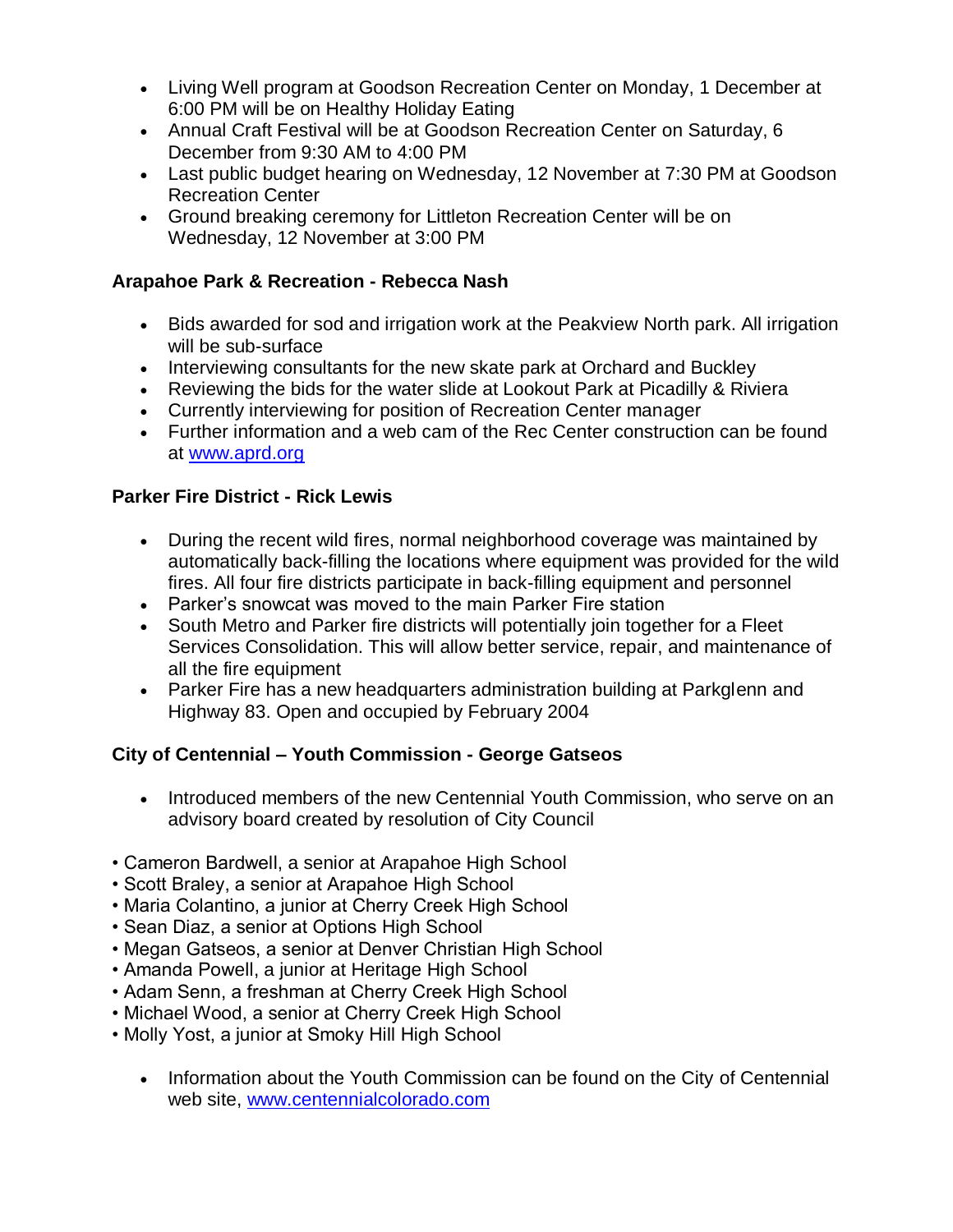# **City of Centennial – City Council Ward 3 - Andrea Suhaka**

- City is annexing about 28 acres at the location of the new Wal-Mart development
- City Attorney Bob Cole is resigning. City Council discussing options to determine future of legal services for the City
- Budget process will begin after the election when it is known if the City will have additional tax money

## **CenCON Reports - President - Cathy Noon**

- Brad Calbert will be leaving as a CenCON representative and also as a member of the Plans Committee. CenCON needs to replace Brad and also to get additional people working on the Plans committee. Call or email Cathy Noon (303-766-2523 [noon@ecentral.com\)](mailto:noon@ecentral.com) or Ron Weidmann (303-693-2352 [wrcarol@qwest.net\)](mailto:wrcarol@qwest.net) to volunteer
- Plans Committee will move from a night-time meeting to a mid-month morning meeting to accommodate better availability of committee members. May also have a second meeting immediately before the CenCON meeting if necessary because of late arriving plans
- It was moved by Claudette Cooper and seconded by Michael Kirrane to provide \$25/month, effective immediately, to the Plans Committee to cover the cost of coffee and donuts for the morning meeting. Approval was unanimous
- On 12 November at 7:00 PM, there will be a meeting concerning the Yosemite Park development at County Line and Yosemite. Meeting will be held at the Mineral Clubhouse, 8500 E Mineral Drive. Meeting is with the Willow Creek HOAs, but anyone is welcome to attend
- CenCON needs to have better attendance at the monthly meetings. We currently average about 18 members present, out of a total membership of approximately 45 HOAs
- CenCON will try to have a discussion with the City concerning the future City legal services and issues

#### **- Treasurer - Gerry Cummins**

| Checking account       |          | Savings account        |           |
|------------------------|----------|------------------------|-----------|
| Previous balance:      | \$598.88 | Previous balance:      | \$3198.41 |
| Income                 | \$0.00   | Income (Dues)          | \$45.00   |
| <b>Expenses</b>        | \$0.00   | (Interest)             | \$0.00    |
| <b>Closing Balance</b> | \$598.88 | <b>Closing Balance</b> | \$3243.41 |

#### **- Secretary - Frank Green**

 Moved by Jim Levy and seconded by Stephanie Pico that the October 2003 minutes be approved as read. Approval was unanimous

#### **- Membership - Michael Kirrane**

No new members, but several lapsed members have returned